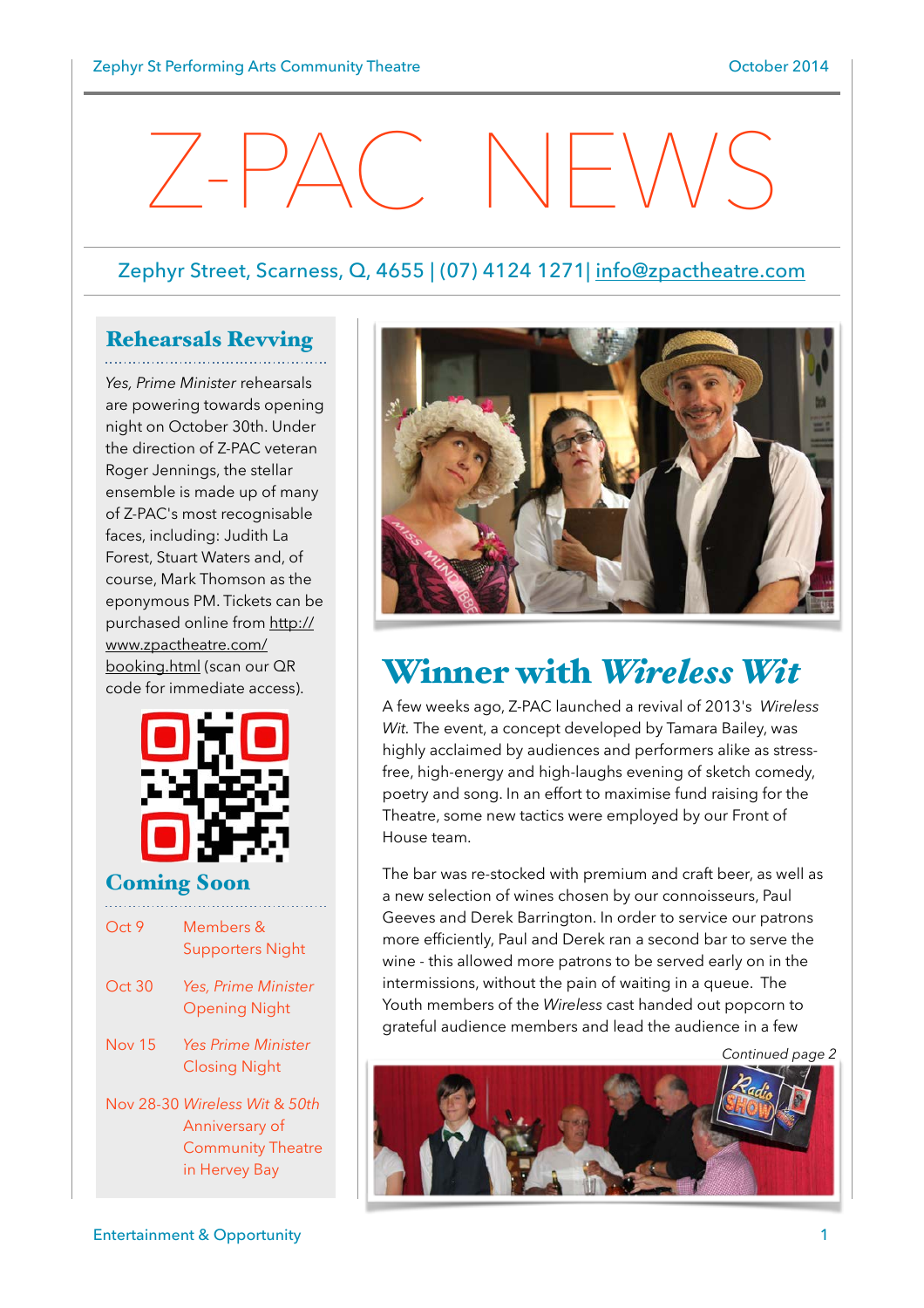#### Zephyr St Performing Arts Community Theatre **Community Theatre** Controller Controller 2014



## USQ Uptake

Z-PAC's Vice-President, Steve Dixon, has started discussions with USQ'S Executive Manager of the Fraser Coast campus. The Management Committee hopes to develop its presence and relationship with Z-PAC in coming months.

### Programme Pumping

2015 is set to be a huge year for Z-PAC, with more productions staged than any year in recent memory. The year kicks off in February with the iconic Australian drama *Summer of the Seventeenth Doll*, directed by Judith La Forest. Following on in May comes the musical classic *La Cage Aux Folles* (the story that inspired the 1996 cult classic film, *The Birdcage*) directed by our Artistic Director, Bradley Chapman. In June, we will host a one act play festival. Next, late July, Graeme Roberts will direct the Hitchcockian thriller *A Night of Dark Intent*, a rather different production than Z-PAC has seen in the past.

In September, the celebrated theatrical adaptation of Harper Lee's literary masterpiece *To Kill a Mockingbird* will grace the stage, followed by *Last of the Summer Wine*, directed by Roger Jennings.

#### *From page 1*

dances. Val Grainger and her kitchen team also served up some scrumptious canapés, along with the tea and coffee. One highlight of the night, among many, was Val's recital of Pam Ayers' poems.

The event raised over \$3,500 for the theatre and, more importantly, doubled our membership quota. Tamara Bailey and Liane Mills worked tirelessly in the weeks leading up to the show, which gave many performers a first-time opportunity to perform on the Z-PAC stage. In response to popular demand, the event will return at the end of November for another weekend, this time themed around Christmas.



#### Confident Committee Constructed

After the resignation of several management posts, Z-PAC welcomes its new committee members. Michael Ware has accepted the role of President and is working with the Management Committee to raise the theatre's finances in order to complete further improvements for the comfort of patrons and actors.

Steve Dixon brings a wealth of governance experience to assist us in developing administrative processes to enhance the organisation of the theatre. Christie Close, a long-time Z-PAC patron, has accepted the post of Treasurer. Working through her Chartered Accountants programme, she is excited to

*Continued page 3*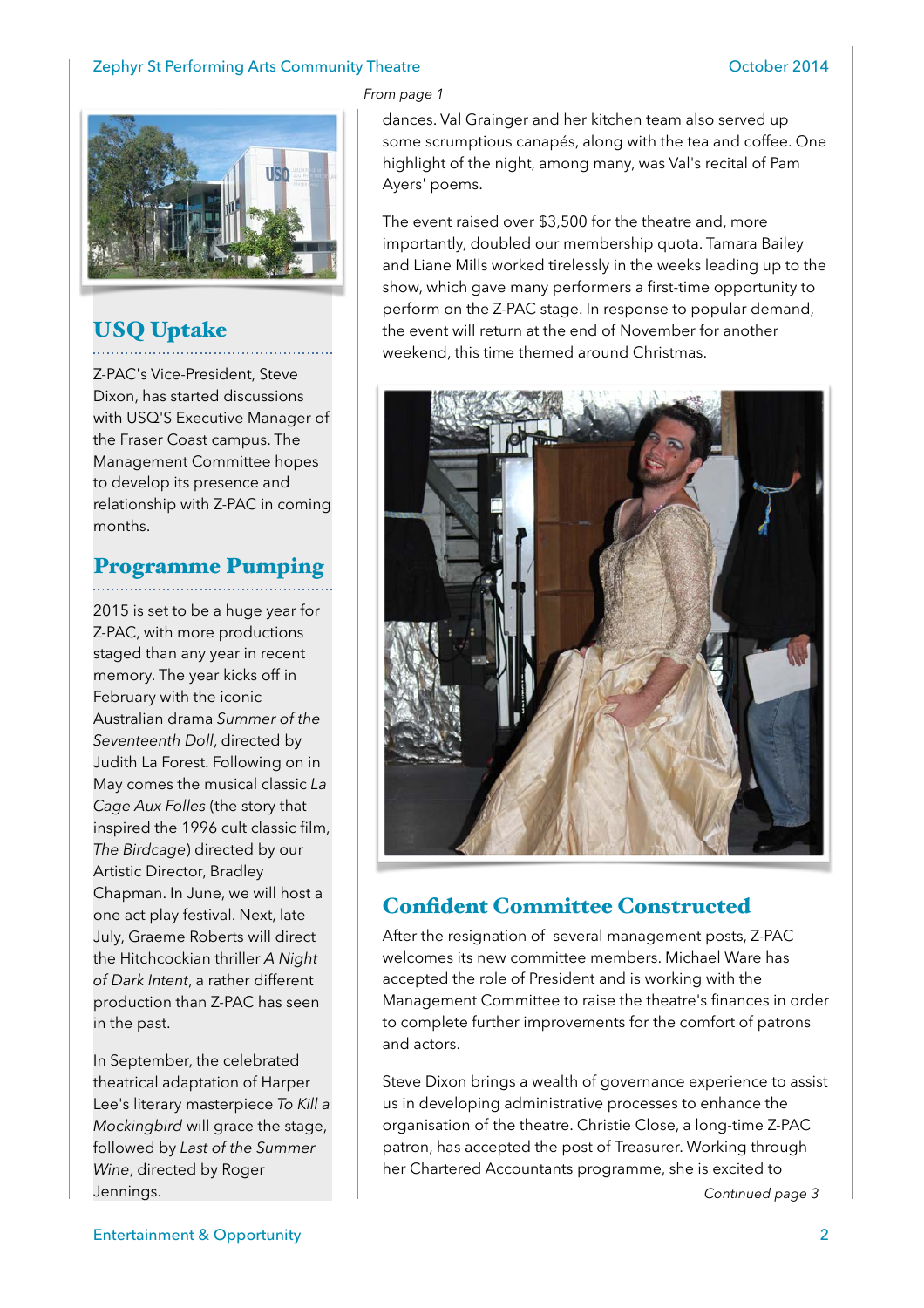#### Zephyr St Performing Arts Community Theatre **Community Theatre Community Theatre** Community Theatre Community Theatre Community Theatre Community Theatre Community Theatre Community Theatre Community Theatre Community Thea

## Jovial Jubilee

To celebrate 50 years of Community Theatre in Hervey Bay, Z-PAC is doing what it does best: putting on a great show! The last weekend in November will see the return of *Wireless Wit,*  with all the usual hilarity to expect, plus a few more surprises.



In commemoration of the Golden Jubilee, Z-PAC will be unveiling new plaques dedicated to the Theatre's Life Members, as well as the history of productions. As a member of Z-PAC, be sure not to miss this grand moment in the Theatre's history.

### Memorable Members Night Nigh

It is with pleasure we invite you to our Members and Supporters Night on Thursday October 9th:

6:00-6:30 Management Committee meeting – members welcome to attend.

6:30-7:00 Drinks at bar prices and complimentary savouries.

7:00-9:00 Meeting:

- Special Welcome
- Meet your Management Committee
- 2015 outlined by Directors
- Membership Benefits
- Z-PAC Online

Entertainment & Opportunity 3

#### *From page 2*

manage the theatre's treasury. In the role of Secretary, Z-PAC welcomes Bonny Mallet. Bonny is completing her Masters Degree at USQ and relishes the opportunity to develop her professional skills.

The new Management Committee is grateful to former Committee members, George McLean, Kay Farr, and former President Susie Geddes, for their valued time and hard work serving the Theatre since March. "We are so excited to rejuvenate Z-PAC with a new team as we work to make Z-PAC the pillar of the community it deserves to be," Michael Ware stated.

More information on the new Management Committee can be accessed via the Z-PAC website:

<http://www.zpactheatre.com/committee.html>

# TENTION ACTO

*An expression of interest is going out to those members wishing to participate in* Blackadder's Christmas Carol *for* Wireless Wit*. Must be available to perform Nov 27-30. Come along to the theatre on Sun, Oct 12th at 2:00pm for a script reading. If interested or have further enquiries, contact Michael Ware on: 0431213445.*